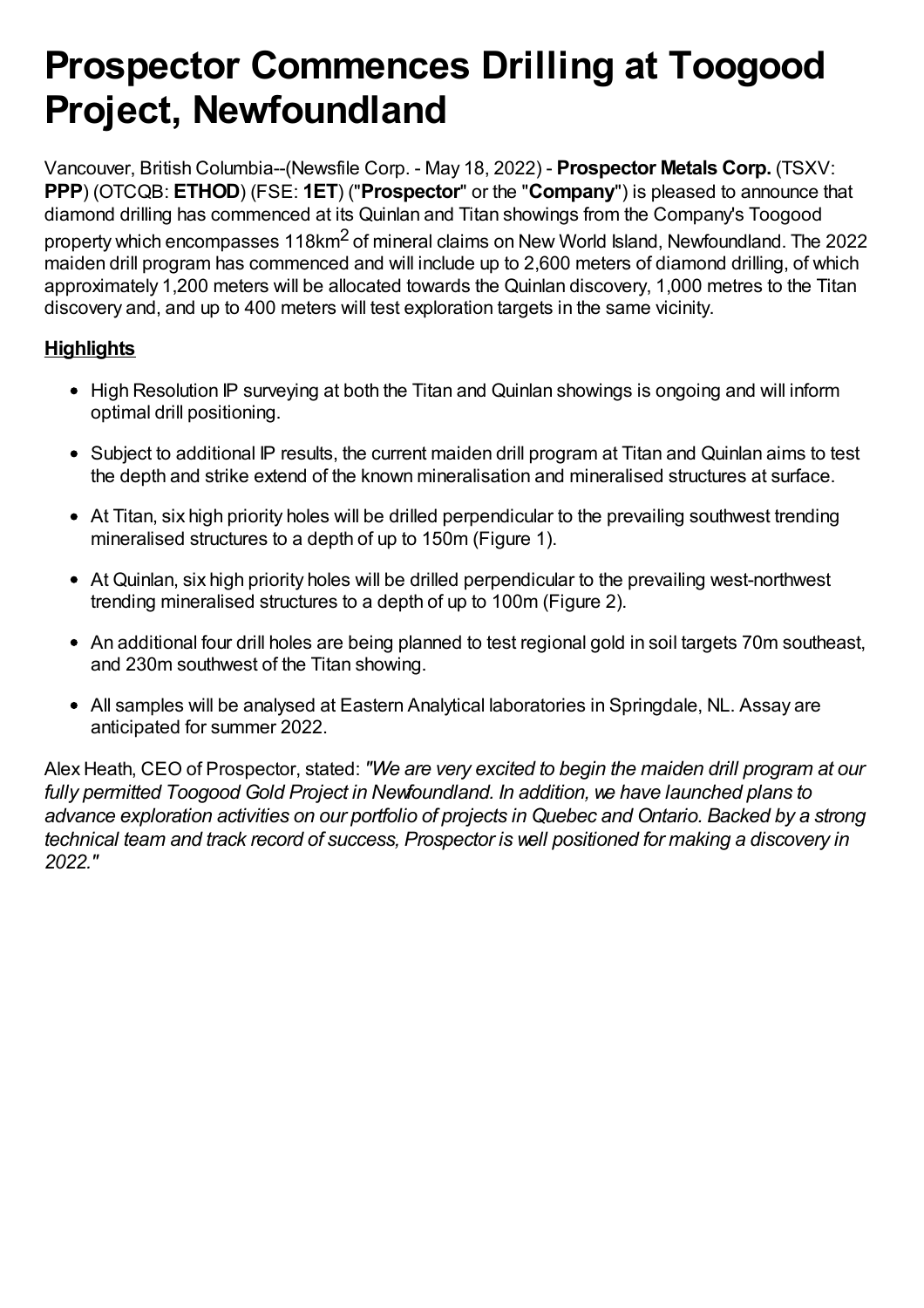

## **Figure 1. Titan Showing Geology and Rock Grab Assays**

To view an enhanced version of this graphic, please visit: https://orders.newsfilecorp.com/files/1564/124451\_1bfb48b6541d3b88\_002full.jpg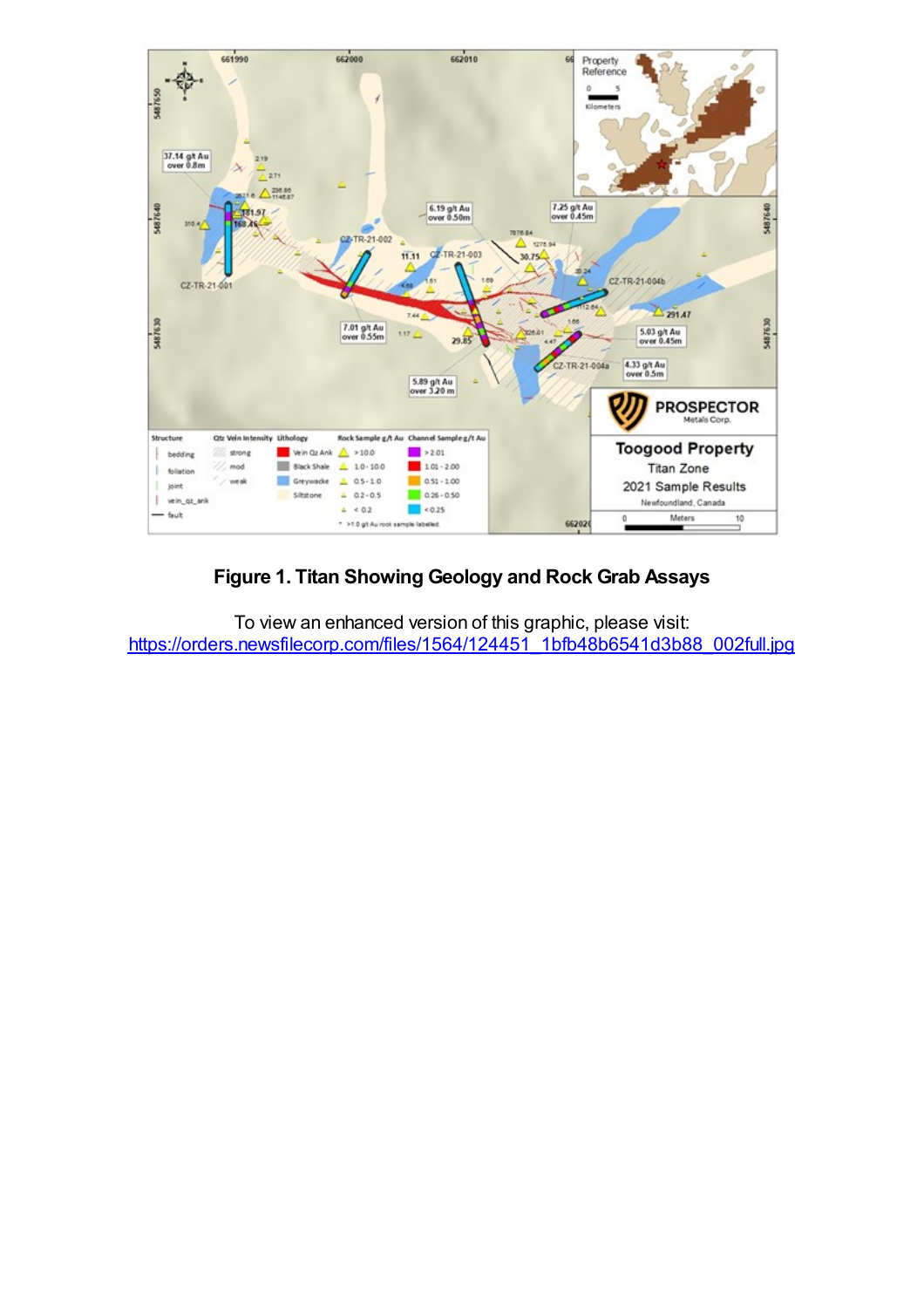

# **Figure 2. Quinlan Showing Geology and Rock Grab Assays**

#### To view an enhanced version of this graphic, please visit: https://orders.newsfilecorp.com/files/1564/124451\_1bfb48b6541d3b88\_003full.jpg

## **Toogood Gold Property Geology Overview**

Toogood Project lies at the northeast extent of the Exploits Subzone (Dunnage Zone) of Central Newfoundland and is underlain mostly by the Ordovician Dunnage Melange and the Badger Belt. The Exploits Subzone area trends 200km northeast / southwest across the island of Newfoundland, and hosts most of the significant gold deposits in the province including Marathon Gold's Valentine Project which hosts 3.09 Moz. M&I at 1.75 g/t. Gold mineralization on the Toogood Project is hosted by a suite of Devonian felsic dykes which cross-cut the property, emplaced in the latter stages of a polyphase tectonic history. Gold mineralization is associated with arsenopyrite, pyrite, trace chalcopyrite, and fine-grained native gold within pervasive sericite altered rocks, and concentrated along intersections between latestage conjugate brittle faults.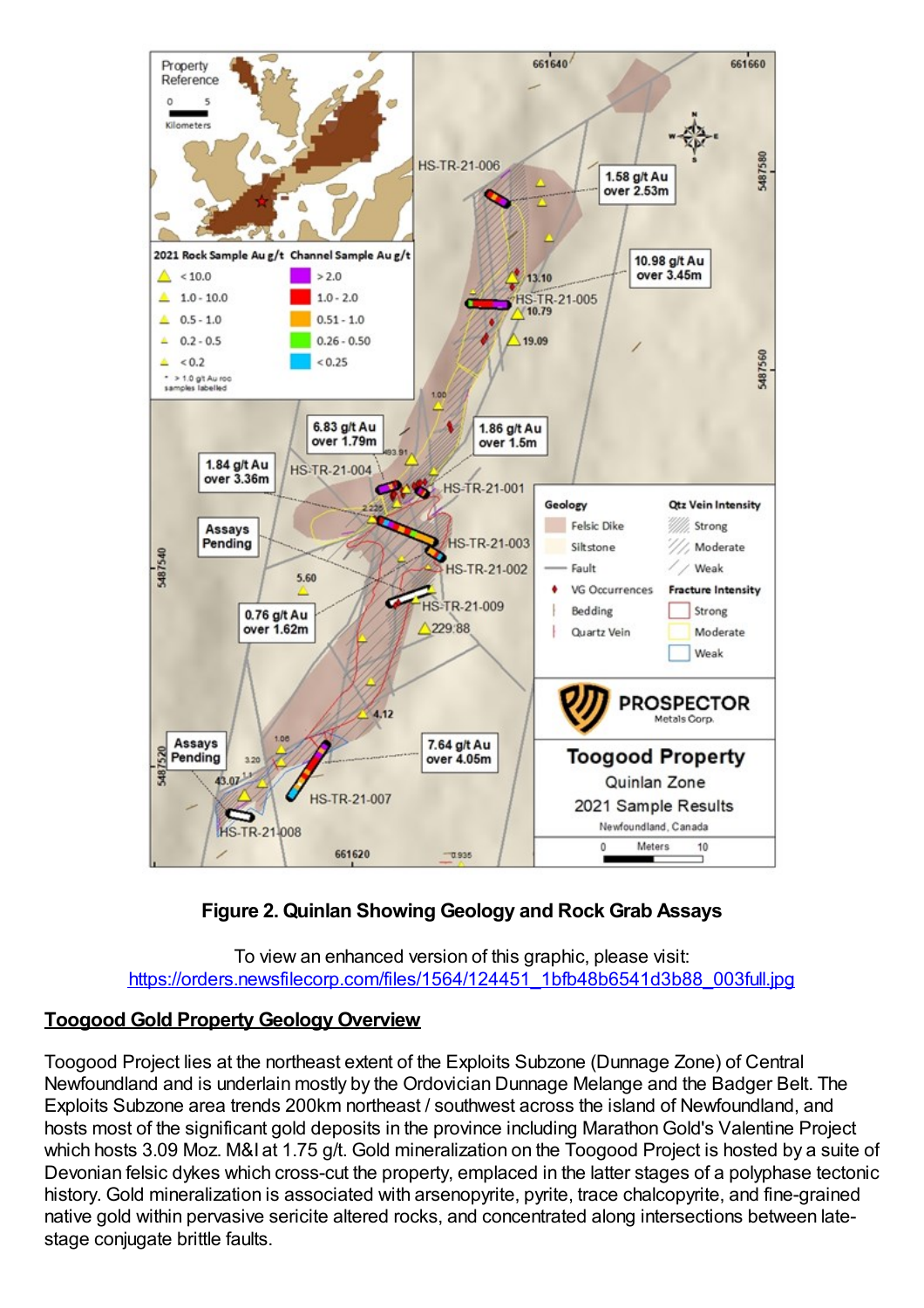Stripping and detailed mapping, and subsequent channel sampling at both Titan and Quinlan identified discrete mineralized structural corridors characterized by strong quartz vein and fracture densities, as well as broad alteration haloes, that are important conduits for gold mineralization on the property, essential for optimal drilling targeting

- At the Titan showing, additional grab samples graded 291.47, 168.46, 181.97, 30.75, 29.85, 11.11 g/t Au (Figure 1 and 2). Gold is hosted in quartz-ankerite veins within altered shale and greywacke, likely emplaced along west-northwest trending structures. Stripping and detailed geological mapping and sampling have identified a 40m by 10m wide mineralized zone at Titan, open along strike and to depth. A total of 50 channel samples across five separate channels (total 27.94m) to test the continuity of mineralization within quartz-ankerite veins hosted in altered shale and greywacke. Channel samples returned assays of **37.14 g/t Au over 0.8m, 7.0 g/t Au over 0.6m, 5.89 g/t Au over 3.2m, 4.33 g/t Au over 0.5m, 5.03 g/t Au over 0.5mand 7.25 g/t Au over 0.5m**(Figure 1).
- $\bullet$  At Quinlan, additional assays of 229.88, 43.07, 19.09, 13.1, 10.79, 5.60, and 4.12 g/t Au are reported from grab samples of quartz vein material hosted in an altered felsic dike (Figure 2). Due to the coarse and irregular nature of the known surface gold mineralization to date, the surface grab/select samples are not necessarily representative of mineralization hosted on the property. At the Quinlan showing, stripping of the outcrop and subsequent geological mapping, and sampling has identified a 200m by 15m wide mineralized zone, open to depth and concentrated in along north-northeast trending structure. A total of 59 channel samples across seven separate channels (total 30.08m) have been collected to test the continuity of mineralization. Channel samples returned assays of **10.98 g/t Au over 3.45m, 7.64 g/t Au over 4.05m, 6.83 g/t Au over 1.79m,** 1.84 g/t Au over 3.36m, 1.86 g/t Au over 1.5m, 0.76 g/t Au over 1.62m, and 1.58 g/t Au over **1.6m**(Figure 2).

Prospector acknowledges the financial support of the JEA Program, Department of Natural Resources, Government of Newfoundland and Labrador.

# **Qualified Person**

The technical content disclosed in this press release was reviewed and approved by Jo Price, P.Geo., M.Sc., VP Exploration of Prospector, and a Qualified Person as defined under National Instrument NI 43- 101 ("NI 43-101").

## **About Prospector Metals Corp.**

Prospector Metals Corp. is a Discovery Group Company with a business model focussed on district scale, early-stage exploration of gold and base metal prospects and create shareholder value through new discoveries. The Company's focus is to identify underexplored or overlooked mineral districts which display important structural and mineralogical similarities with well-endowed mining camps. The majority of the projects acquired by Prospector occur inOntario, Canada, which is a tier-1 mining jurisdiction with abundant overlooked geological regions with high mineral potential. Prospector engages proactively with local and Indigenous rightsholders and seeks to develop relationships and agreements that are mutually beneficial to all stakeholders.

On behalf of the Board of Directors, **Prospector Metals Corp**.

*Alex Heath, CFA* President & CEO

For further information about Prospector Metals Corp. or this news release, please visit our website at prospectormetalscorp.com or contact Dustin Zinger at 604-653-9464 or by email at dustinz@prospectormetalscorp.com.